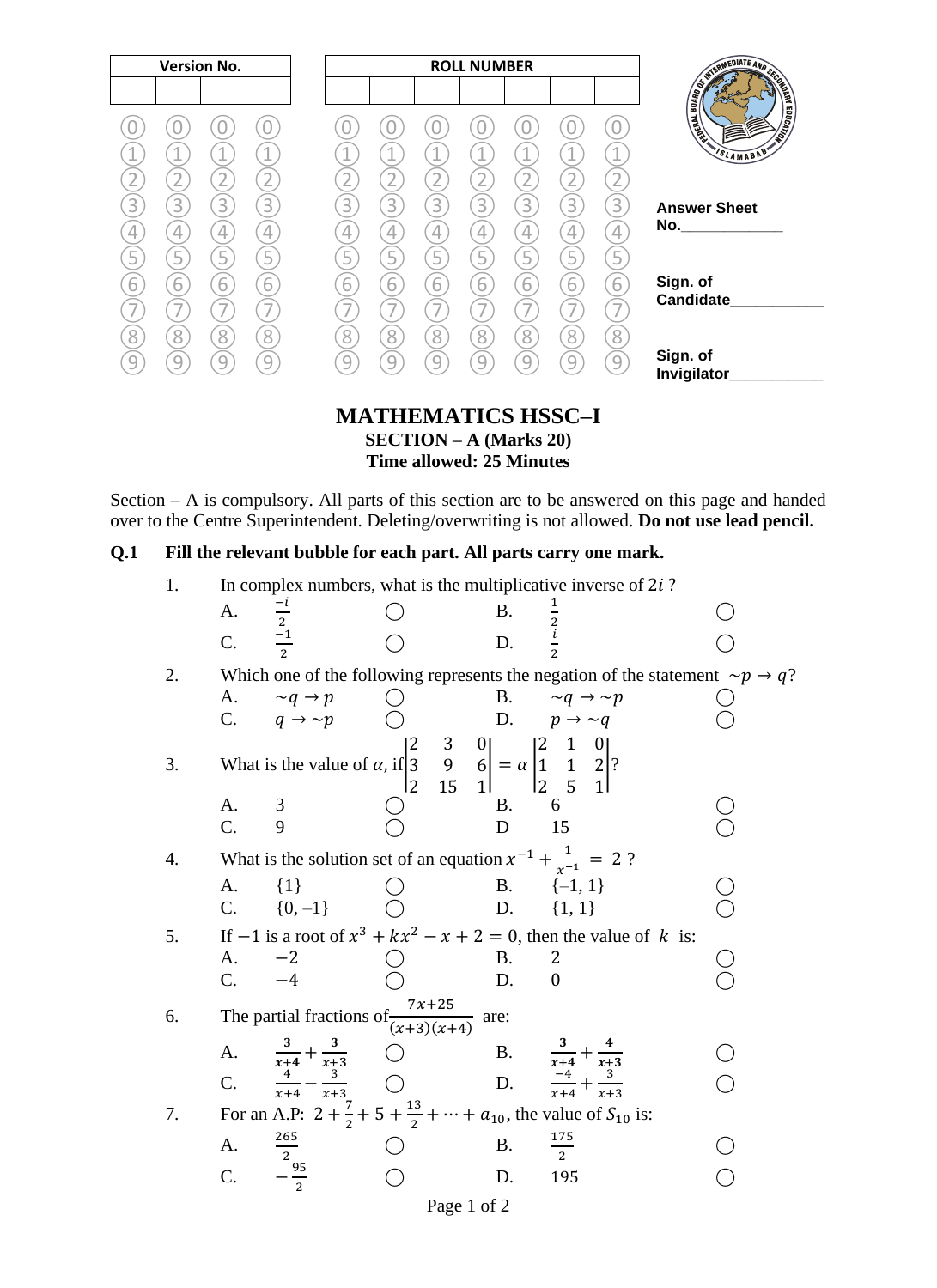8. What should be the geometric mean between  $\sqrt{2}$  and  $3\sqrt{2}$ ? A.  $\frac{6}{\sqrt{2}}$ ◯ B.  $6√2$  ◯ C.  $2\sqrt{2}$  ◯ D.  $\sqrt{6}$  ◯ 9. For what value of *n*,  $P_2 = 12$ ? A. 4  $\bigcirc$  B. 3  $\bigcirc$ C.  $12 \qquad \qquad \bigcirc \qquad \qquad D. \quad 6 \qquad \qquad \bigcirc$ 10. On tossing a pair of fair coins, what is the probability of appearing both tails?  $\mathbf{A}$ .  $\frac{4}{1}$  $\bigcirc$  B.  $\frac{2}{4}$  $\frac{4}{2}$  $\bigcirc$  $\overline{C}$ . 4  $\bigcirc$  D.  $\frac{2}{3}$ 11. Which one of the following is an expansion of  $(1 + x)^{-1}$ ?  $\bigcirc$ A.  $1 - x + x^2 - x^3 + \dots$  ○ B.  $1 + x - x^2 + x^3 + ...$   $\bigcirc$ C.  $1 + x + x^2 + x^3 + ...$   $\bigcirc$ D.  $1 - x - x^2 - x^3 + \dots$  ○ 12. How many terms are there in the expansion of  $\left| \left( x - \frac{1}{x} \right) \right|$  $\frac{1}{x}$ 1 2 ] 60 ? A. 30  $\bigcirc$  B. 31  $\bigcirc$ C. 15  $\bigcirc$  D. 16  $\bigcirc$ 13. Which one of the following is the simplified form of  $\frac{1}{1+\sin\theta}$ + 1 1− ? A. sec  $\theta$   $\qquad \bigcirc$  B. sec<sup>2</sup>  $\theta$   $\qquad \bigcirc$ C.  $2\sec^2 \theta$  ( ) D.  $2\sec \theta$ 14. What will be the result if simplify  $\cos x - \left[\cos\left(x + \frac{\pi}{2}\right)\right]$  $\frac{\pi}{2}$ ) + cos (x –  $\pi$ 2 )] ? A.  $cos x$   $\qquad$  B.  $2cos x$   $\qquad$ C. 0 ◯ D.  $(1 - \sqrt{3})cos x$ 15. If  $\theta = \frac{\pi}{2}$  $\frac{\pi}{2}$ , then which one of the following options is true? A.  $\cos 2\theta = \cos^2 \theta + \sin^2 \theta$ B.  $sin 2\theta = 2 sin \theta cos \theta$ C.  $sin\theta = -2 sin(\frac{\theta}{2})$  $\frac{\theta}{2}$ ) cos  $\left(\frac{\theta}{2}\right)$ 2  $\bigcap$ D.  $cos\theta = cos^2\left(\frac{\theta}{2}\right)$  $\left(\frac{\theta}{2}\right) + \sin^2\left(\frac{\theta}{2}\right)$ 2  $\bigcap$ 16. What is the period of a trigonometric function  $\sin\left(\frac{\pi x}{2}\right)$  $\frac{11}{2}$ )? A. 2  $\bigcirc$  B. 4  $\bigcirc$  $C. \frac{1}{2}$ 2  $\bigcirc$  D.  $\frac{1}{4}$ 4  $\bigcap$ 17. In a triangle ABC, what will be e-radius opposite to vertex  $A$ ?  $\mathbf{A}$ .  $s-a$  $\bigcirc$  B.  $\frac{\Delta}{a}$  $\frac{s-b}{s-a}$  $\bigcirc$ C. <sup>∆</sup>  $\frac{1}{s-c}$  $\bigcirc$  D.  $\frac{s-a}{\lambda}$ ∆  $\bigcirc$ 18. The value of  $\sec \left[\sin^{-1}\left(-\frac{1}{2}\right)\right]$ sec  $\left[\sin^{-1}\left(-\frac{1}{2}\right)\right]$  is:  $A$ .  $rac{2}{\sqrt{3}}$  $\bigcirc$  B.  $\frac{-2}{\sqrt{2}}$  $\frac{\sqrt{3}}{1}$  $\bigcirc$  $\overline{C}$ . 2 ⃝ D. − 2  $\bigcirc$ 19. If  $sin^{-1} x + (sin^{-1} x + cos^{-1} x) = \pi$ , then value of x is:  $A<sub>1</sub>$  $\overline{2}$  $\bigcirc$  B.  $\frac{1}{5}$  $\sqrt{2}$ <br>-1  $\bigcirc$ C. 0 ◯ D.  $-1$  ◯ 20. Which one of the following is a solution set of  $\sin x = \frac{1}{2}$  $\frac{1}{2}$ , where  $x \in [0, 2\pi]$ ?  $A$ .  $\pi$  $\frac{\pi}{6}, \frac{\pi}{2}$ 2  $\left\{\begin{array}{ccc} & \circ & \circ & \circ \\ \circ & \circ & \circ & \circ \end{array}\right\}$  $5\pi$  $\frac{5\pi}{6}, \frac{3\pi}{2}$ 2  $\bigcirc$  $C_{\cdot}$  $\pi$  $\frac{\pi}{6}$ ,  $\frac{5\pi}{6}$ 6  $\{\qquad \qquad$  D.  $\{\qquad \}$  $\pi$  5 $\pi$ 3 , 3  $\bigcirc$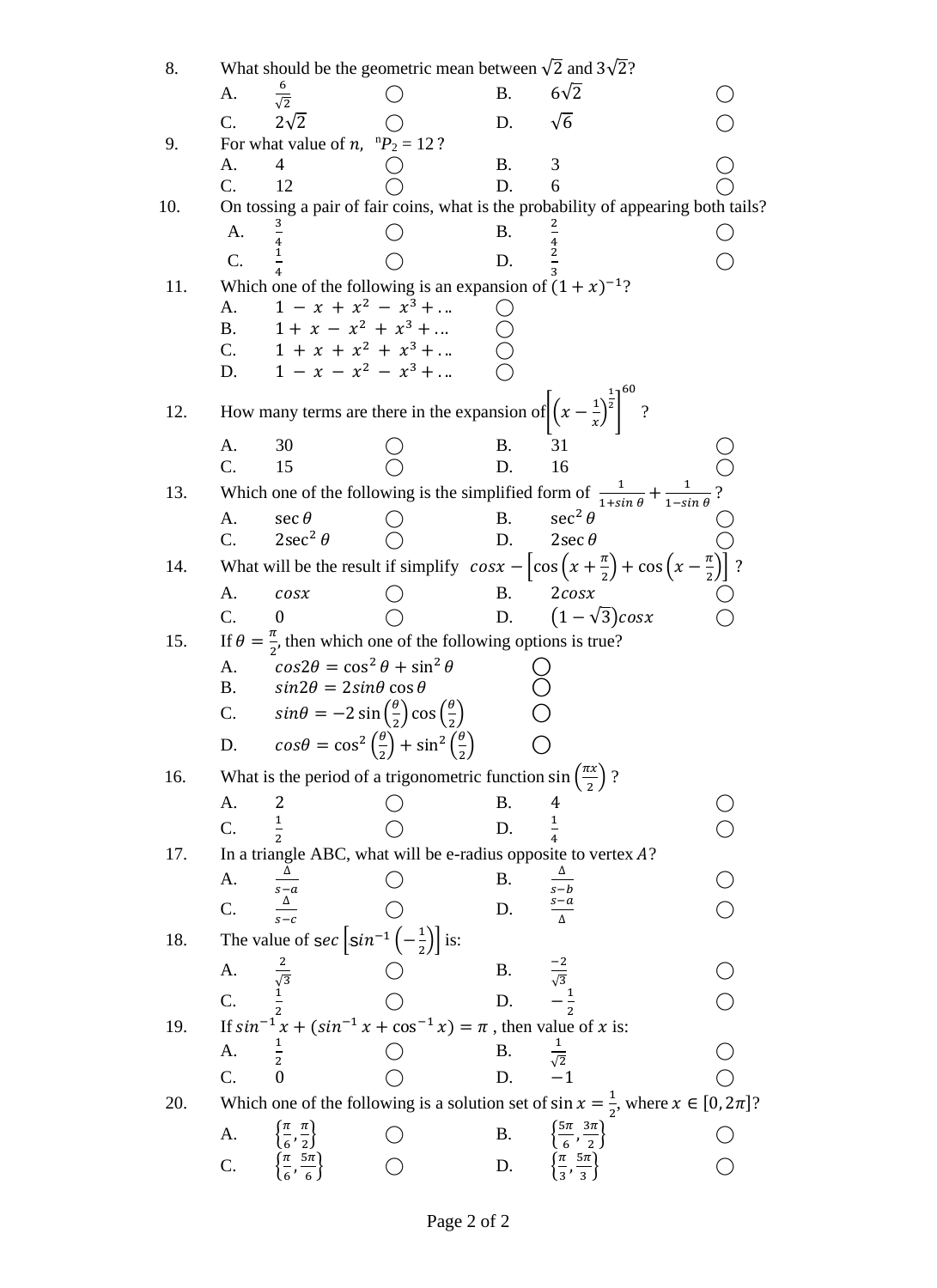

Federal Board HSSC-I Examination Mathematics Model Question Paper (Curriculum 2000)

Time allowed: 2.35 hours Total Marks: 80

Note: Sections 'B' and 'C' comprise pages 1-2 and questions therein are to be answered on the separately provided Answer Book. Write your answers neatly and legibly.

# **SECTION – B (Marks 48)**

| Q.2 |                                                                                                                                                                                                        | Attempt any TWELVE parts. All parts carry equal marks.                                                                                                                      | $(12 \times 4 = 48)$ |  |  |  |  |  |  |  |  |
|-----|--------------------------------------------------------------------------------------------------------------------------------------------------------------------------------------------------------|-----------------------------------------------------------------------------------------------------------------------------------------------------------------------------|----------------------|--|--|--|--|--|--|--|--|
|     | i.                                                                                                                                                                                                     | If $z_1 = 1 - 2i$ , $z_2 = 2 + 3i$ , $z_3 = 4 - 3i$ , then find                                                                                                             |                      |  |  |  |  |  |  |  |  |
|     |                                                                                                                                                                                                        |                                                                                                                                                                             |                      |  |  |  |  |  |  |  |  |
|     |                                                                                                                                                                                                        | and write in the form $a + ib$ .                                                                                                                                            |                      |  |  |  |  |  |  |  |  |
|     | ii.                                                                                                                                                                                                    | Convert the following to logical form and prove it by constructing truth table:                                                                                             |                      |  |  |  |  |  |  |  |  |
|     |                                                                                                                                                                                                        | $A \cap B = B \cap A$                                                                                                                                                       |                      |  |  |  |  |  |  |  |  |
|     | If $\begin{vmatrix} x & 1 & x+1 \\ 2 & x & 3 \\ x+1 & 4 & x \end{vmatrix}$ = 11 – 2x <sup>2</sup> , then find the value of x.<br>iii.<br>Find the real roots of $\frac{18}{x^4} + \frac{1}{x^2} = 4$ . |                                                                                                                                                                             |                      |  |  |  |  |  |  |  |  |
|     | iv.                                                                                                                                                                                                    |                                                                                                                                                                             |                      |  |  |  |  |  |  |  |  |
|     | $\mathbf{V}$ .                                                                                                                                                                                         | Resolve $\frac{3x^2+7x+28}{x(x^2+x+7)}$ into Partial Fractions.                                                                                                             |                      |  |  |  |  |  |  |  |  |
|     | vi.                                                                                                                                                                                                    | Prove that cosine is a periodic function and its period is $2\pi$ .                                                                                                         |                      |  |  |  |  |  |  |  |  |
|     | vii.                                                                                                                                                                                                   | The sum of first thirty terms of an A.P is equal to square of sum of first six terms                                                                                        |                      |  |  |  |  |  |  |  |  |
|     |                                                                                                                                                                                                        | of the same A.P. Show that $10a + 145d = 12a^2 + 60ad + 75d^2$ .                                                                                                            |                      |  |  |  |  |  |  |  |  |
|     | viii.                                                                                                                                                                                                  | A committee of 4 persons has to be chosen from 8 boys and 6 girls, consisting of                                                                                            |                      |  |  |  |  |  |  |  |  |
|     |                                                                                                                                                                                                        | at least one girl. Find the probability that the committee consists of more girls                                                                                           |                      |  |  |  |  |  |  |  |  |
|     |                                                                                                                                                                                                        | than boys.<br>How many automobile license plates can be made, if each plate contains three                                                                                  |                      |  |  |  |  |  |  |  |  |
|     | ix.                                                                                                                                                                                                    |                                                                                                                                                                             |                      |  |  |  |  |  |  |  |  |
|     | X.                                                                                                                                                                                                     | different letters (from A to Z) followed by four different digits (from $0$ to $9$ )?<br>Find the first four terms, in ascending powers of $x$ , in the binomial expression |                      |  |  |  |  |  |  |  |  |
|     |                                                                                                                                                                                                        | of $\frac{1}{\sqrt{9+x}}$ .                                                                                                                                                 |                      |  |  |  |  |  |  |  |  |
|     | xi.                                                                                                                                                                                                    | A regular Pentagon is inscribed in a circle of radius 15 cm. Approximate the                                                                                                |                      |  |  |  |  |  |  |  |  |
|     |                                                                                                                                                                                                        | perimeter of the Pentagon.                                                                                                                                                  |                      |  |  |  |  |  |  |  |  |
|     | xii.                                                                                                                                                                                                   | Prove the trigonometric identity $\frac{sin 3\theta + sin 5\theta + sin 7\theta}{cos 3\theta + cos 5\theta + cos 7\theta} = sin 5\theta$                                    |                      |  |  |  |  |  |  |  |  |
|     | xiii.                                                                                                                                                                                                  | Draw the graph of $y = \sec x$ , $x \in \left[-\frac{\pi}{2}, \frac{\pi}{2}\right]$                                                                                         |                      |  |  |  |  |  |  |  |  |
|     | xiv.                                                                                                                                                                                                   | Prove that $s^2 = \Delta \cot \frac{\alpha}{2} \cot \frac{\beta}{2} \cot \frac{\gamma}{2}$                                                                                  |                      |  |  |  |  |  |  |  |  |
|     | XV.                                                                                                                                                                                                    | Prove that $\cot^{-1} \frac{119}{120} = 2 \sin^{-1} \frac{5}{13}$ .                                                                                                         |                      |  |  |  |  |  |  |  |  |
|     | xvi.                                                                                                                                                                                                   | Show that $2 \tan^2 \theta \cos \theta = 3$ can be written in the form                                                                                                      |                      |  |  |  |  |  |  |  |  |
|     |                                                                                                                                                                                                        | $2\cos^2 \theta + 3\cos \theta - 2 = 0$ and solve the equation $2\tan^2 \theta \cos \theta = 3$<br>for $0 \le \theta \le 2\pi$ .                                            |                      |  |  |  |  |  |  |  |  |
|     |                                                                                                                                                                                                        |                                                                                                                                                                             |                      |  |  |  |  |  |  |  |  |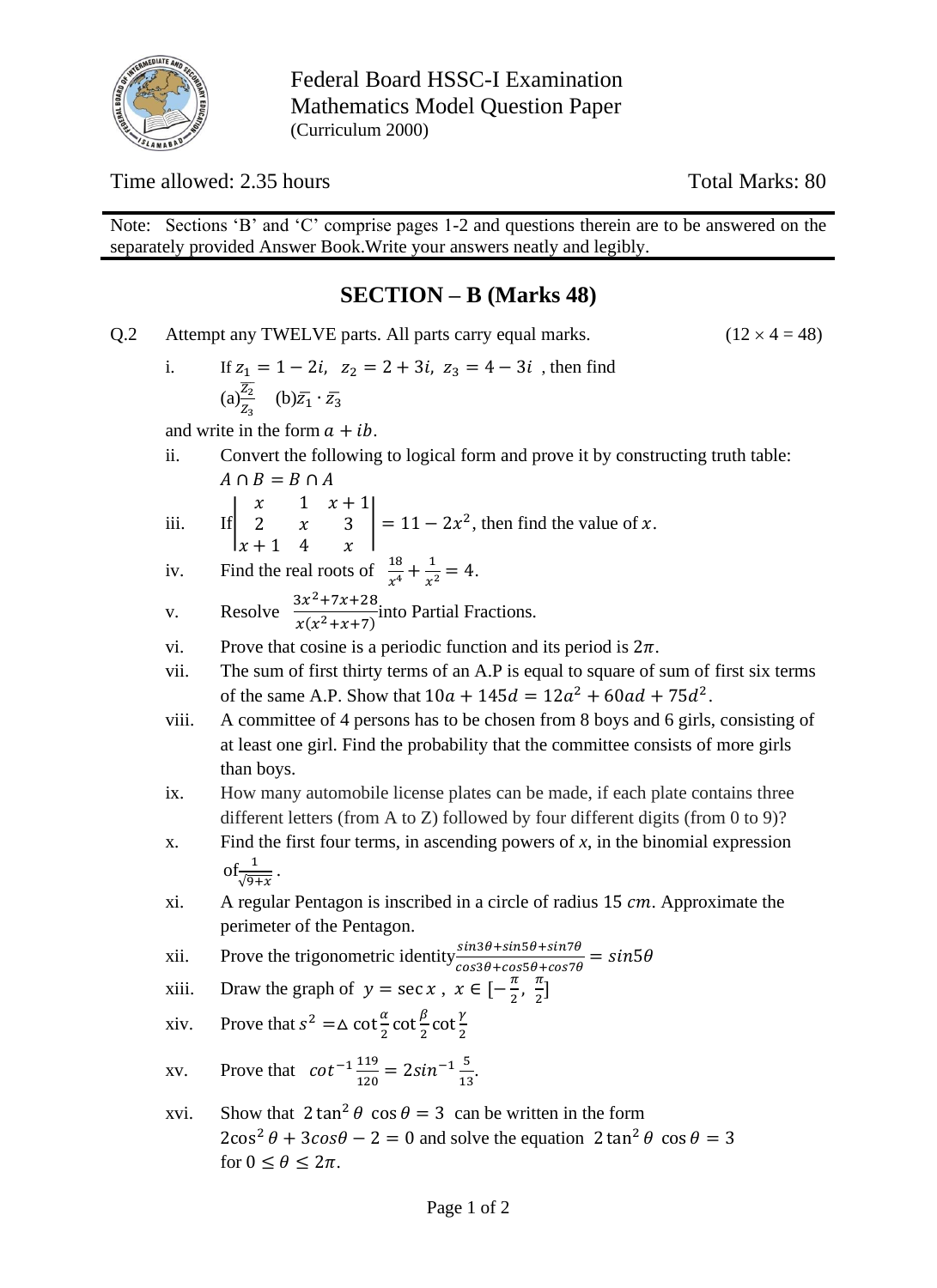# **SECTION – C** (Marks 32)

**Note:** Attempt any **FOUR** questions. All questions carry equal marks.  $(4 \times 8 = 32)$ 

- Q.3 Solve the system of equations by reducing its augmented matrix to the reduced echelon form:  $x + 2y + 3z = 3$ ;  $2x + 3y + z = 1$ ;  $3x + y + 2z = 2$
- Q.4 In any triangle ABC, with usual notations, prove that:
	- $(a)$  $a^2 = b^2 + c^2 - 2bc \cos \alpha$

(b) 
$$
\frac{a}{\sin \alpha} = \frac{b}{\sin \beta} = \frac{c}{\sin r}
$$

Q.5 (a) Identify the series if its n<sup>th</sup> term is 
$$
a_n = \frac{4}{5} \left(\frac{2}{3}\right)^{n-1}
$$

(b) What is the sum of first ten terms of the series.

Q.6 If 
$$
y = -\frac{1}{3} + \frac{1}{3^3} + \frac{1 \cdot 3}{2!} \cdot \frac{1}{3^5} + \frac{1 \cdot 3 \cdot 5}{3!} \cdot \frac{1}{3^7} + \dots
$$
, then prove that  $63y^2 + 84y + 19 = 0$ 

- Q.7 Prove the following trigonometric identity without using calculator/Trigonometric tables. cos  $\pi$  $\frac{1}{18}$ . cos  $\pi$ 6 .cos  $5\pi$  $\frac{10}{18}$ . cos  $7\pi$  $\frac{1}{18}$  = 3 16
- Q.8 ABC is a right angled triangle with  $m\angle B = 90^\circ$ ,  $m\angle A = 30^\circ$  and  $m\overline{AB} = 3cm$ 
	- (a) Solve the triangle ABC.
	- (b) Find the area  $(\triangle)$  of triangle ABC.
	- (c) Find the radius (R) of circum-circle of triangle ABC.
	- (d) Find the radius (r) of in-circle of triangle ABC.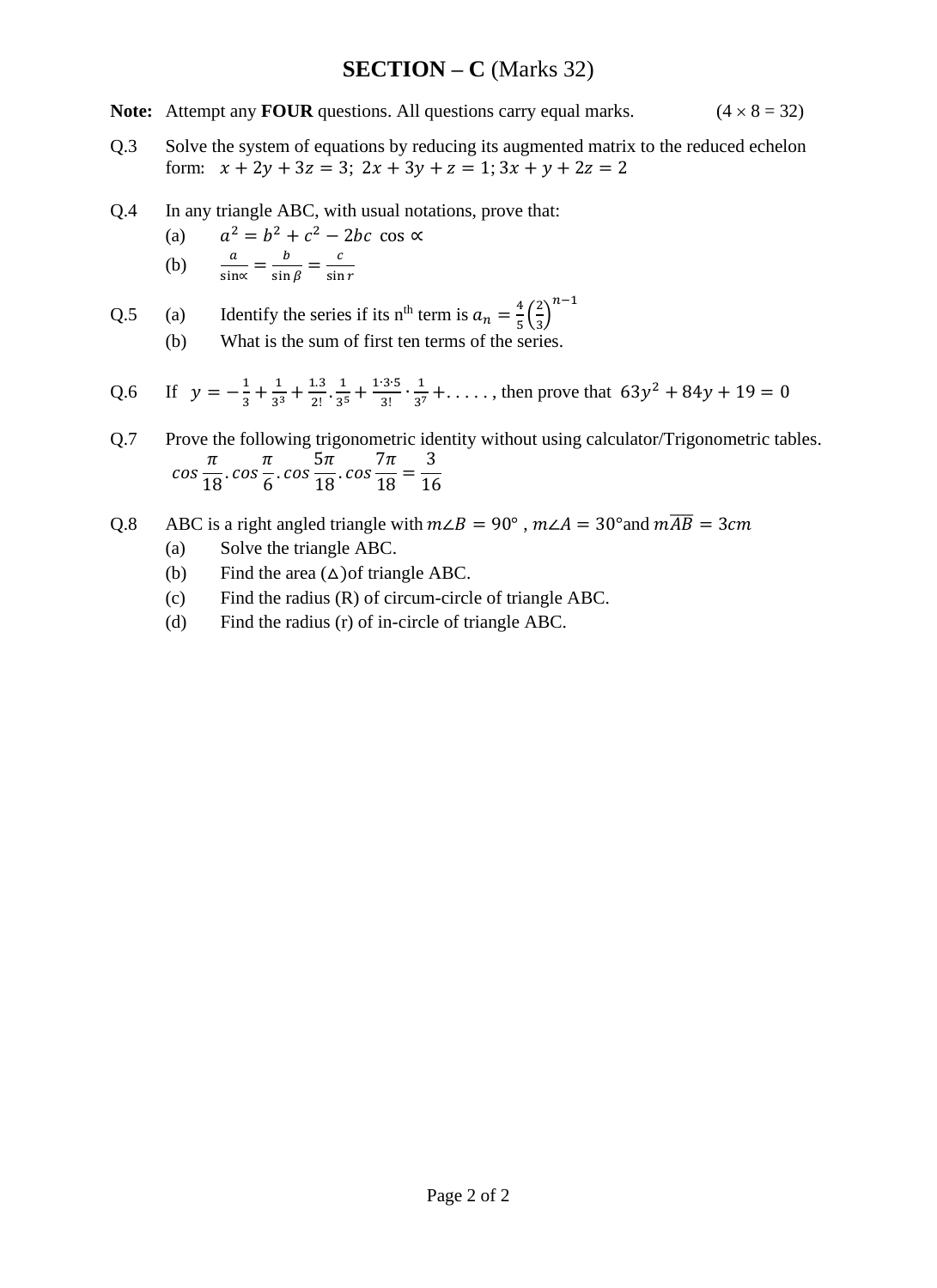# **MATHEMATICS HSSC-I**

## Student Learning Outcomes Alignment Chart (National Curriculum 2000)

| Sec-A | Q <sub>1</sub> | <b>Contents and Scope</b>                                                        | <b>Student Learning Outcomes</b>                                                                                                                                                             |
|-------|----------------|----------------------------------------------------------------------------------|----------------------------------------------------------------------------------------------------------------------------------------------------------------------------------------------|
|       | $\mathbf{1}$   | Concept of complex numbers<br>and basic operations on them                       | To know the additive and multiplicative identities<br>of complex numbers and to find their additive and<br>multiplicative Inverses.                                                          |
|       | $\overline{2}$ | Logical proofs of the<br>operation on sets                                       | Introduction to the logical statements and<br>their composition (common connectives,<br>negation, conjunction, disjunction,<br>conditional and bi-conditional).                              |
|       | 3              | Determinants and their<br>application in the study of the<br>algebra of matrices | Concept of a determinant of a square matrix,<br>expansion of the determinant up to order 4 (simple<br>cases).                                                                                |
|       | $\overline{4}$ | Revision of the work done in<br>previous classes                                 | Solving a quadratic equation in one variable by:<br>(a) factorization<br>(b) completing the square and<br>(c) quadratic formula                                                              |
|       | 5              | <b>Application of Remainder</b><br>Theorem in the solution of<br>equations       | To apply the Remainder Theorem in finding<br>one or two rational roots of cubic and<br>quadratic equations, to use synthetic division<br>in finding depressed equations for solving<br>them. |
|       | 6              | <b>Partial Fractions</b>                                                         | To reduce a fraction into partial fractions when<br>its denominator consists of<br>(a) Linear Factors                                                                                        |
|       | 7              | <b>Arithmetic Series</b>                                                         | To establish the formula for finding the sum up<br>to $n$ -terms of an arithmetic series and be able to<br>apply this formula.                                                               |
|       | 8              | Geometric Mean                                                                   | To find the Geometric Mean and insert n-<br>G.Ms between two positive real numbers<br>and be able to solve problems based on<br>them.                                                        |
|       | 9              | Permutations                                                                     | To understand the meaning of permutation of<br>n different things taken r at a time and know<br>the notation ${}^{n}P_{r}$ or P (n, r).                                                      |
|       | 10             | Probability<br>(Basic concepts and estimation<br>of probability)                 | To know the formula for finding the probability.                                                                                                                                             |
|       | 11             | <b>Binomial Theorem for</b><br>negative integral and<br>rational indices         | To apply the theorem in the expansion of the<br>binomial expressions with rational indices as<br>infinite series and arithmetical computations.                                              |
|       | 12             | <b>Binomial Theorem for</b><br>positive integral index                           | To state and prove the binomial theorem for<br>positive integral index, find the number of terms                                                                                             |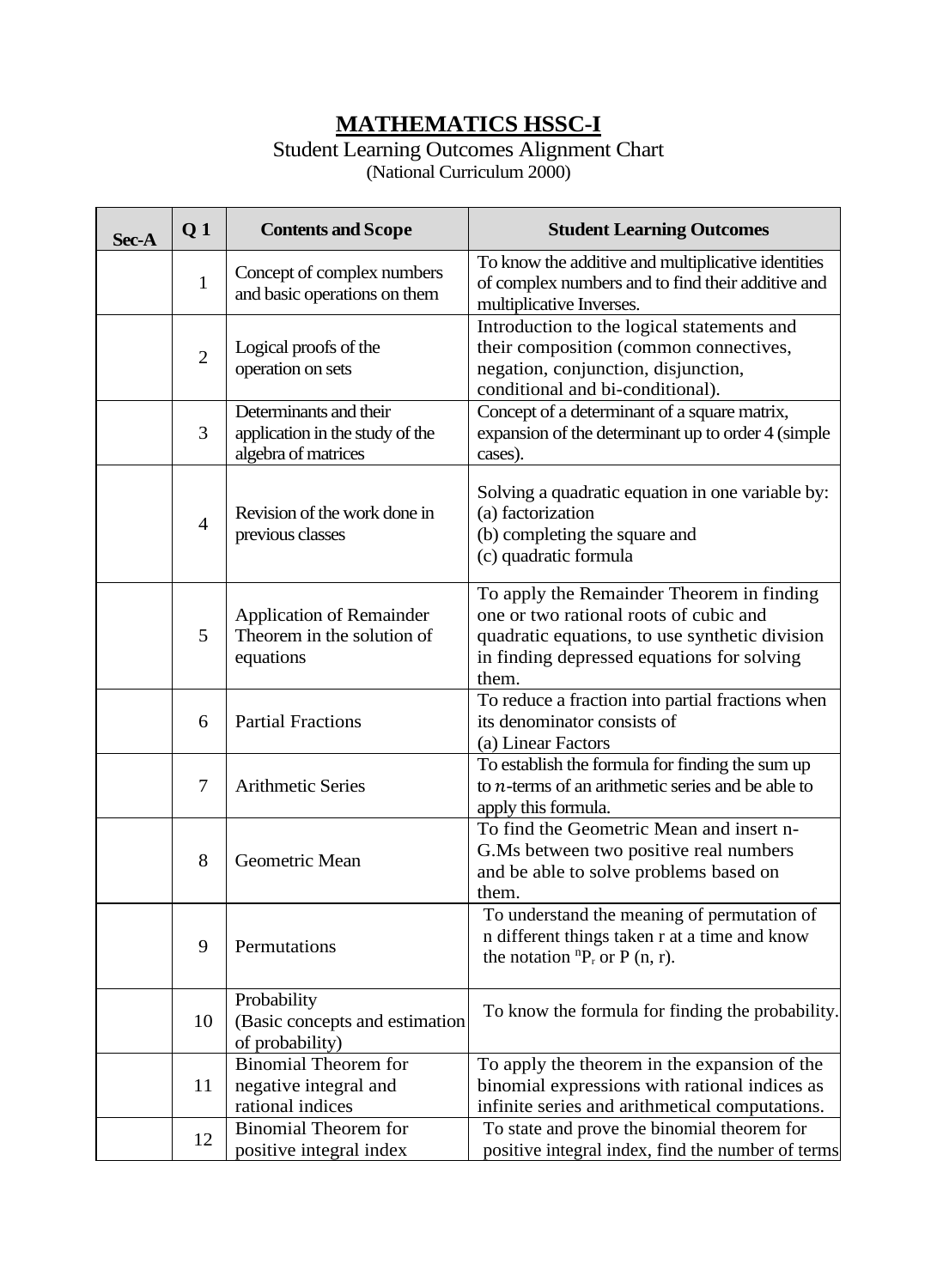|    |                                                                                          | and general terms in the expansion of $(a + b)^n$<br>and apply it to expand positive integral powers<br>of the binomials and find their particular terms                                                                                                                                                                                                                                                                                           |
|----|------------------------------------------------------------------------------------------|----------------------------------------------------------------------------------------------------------------------------------------------------------------------------------------------------------------------------------------------------------------------------------------------------------------------------------------------------------------------------------------------------------------------------------------------------|
|    |                                                                                          | (without expansion).                                                                                                                                                                                                                                                                                                                                                                                                                               |
| 13 | <b>Trigonometric Functions</b>                                                           | To establish the following relations between the<br>trigonometric ratios;<br>$cosec \theta = 1/\sin \theta$ ,<br>$\sec \theta = 1/\cos \theta$ ,<br>$\cot \theta = 1/\tan \theta$ ,<br>$tan \theta = sin \theta / cos \theta$<br>$\cot \theta = \cos \theta / \sin \theta$ ,<br>$sin 2 \theta + cos 2 \theta = 1$ ,<br>$1 + \tan 2 \theta = \sec 2 \theta$ and<br>$1 + \cot 2 \theta = \csc 2 \theta$ :<br>To be able to apply the above mentioned |
|    |                                                                                          | relations in<br>b) proving the trigonometric identities.                                                                                                                                                                                                                                                                                                                                                                                           |
| 14 | Fundamental formulas of<br>sum and difference of two<br>angles and their<br>applications | b) To establish the formula<br>$cos(\alpha - \beta) = cos\alpha cos\beta + sin\alpha sin\beta$ and deduction<br>there from for finding the sum and difference<br>of the trigonometric ratios.                                                                                                                                                                                                                                                      |
| 15 | Trigonometric ratios of<br>double angles and half<br>angles                              | To find the values the trigonometric ratios of<br>double and half the angles and apply them.                                                                                                                                                                                                                                                                                                                                                       |
| 16 | Periods of trigonometric<br>functions                                                    | To know the domains and ranges of the<br>trigonometric functions to have the concept<br>of period of a trigonometric function and the<br>period of the basic trigonometric functions.                                                                                                                                                                                                                                                              |
| 17 | Radii of circles connected<br>with triangles                                             | To find the radii of<br>a) Circum circle<br>b)In circle<br>c)Escribed circle of triangles and to solve<br>problems involving these radii.                                                                                                                                                                                                                                                                                                          |
| 18 | Inverse trigonometric<br>functions                                                       | To know the definition of inverse trigonometric<br>functions their domains and ranges; to know<br>the general and principle trigonometric<br>functions their inverses and their values.                                                                                                                                                                                                                                                            |
| 19 | Inverse trigonometric functions                                                          | To know the definition of inverse trigonometric<br>functions their domains and ranges; to know the<br>general and principle trigonometric functions<br>their inverses and their values; development of<br>formulas for inverse trigonometric functions and<br>their application.                                                                                                                                                                   |
| 20 | Solution of trigonometric                                                                | To solve trigonometric equations and check their                                                                                                                                                                                                                                                                                                                                                                                                   |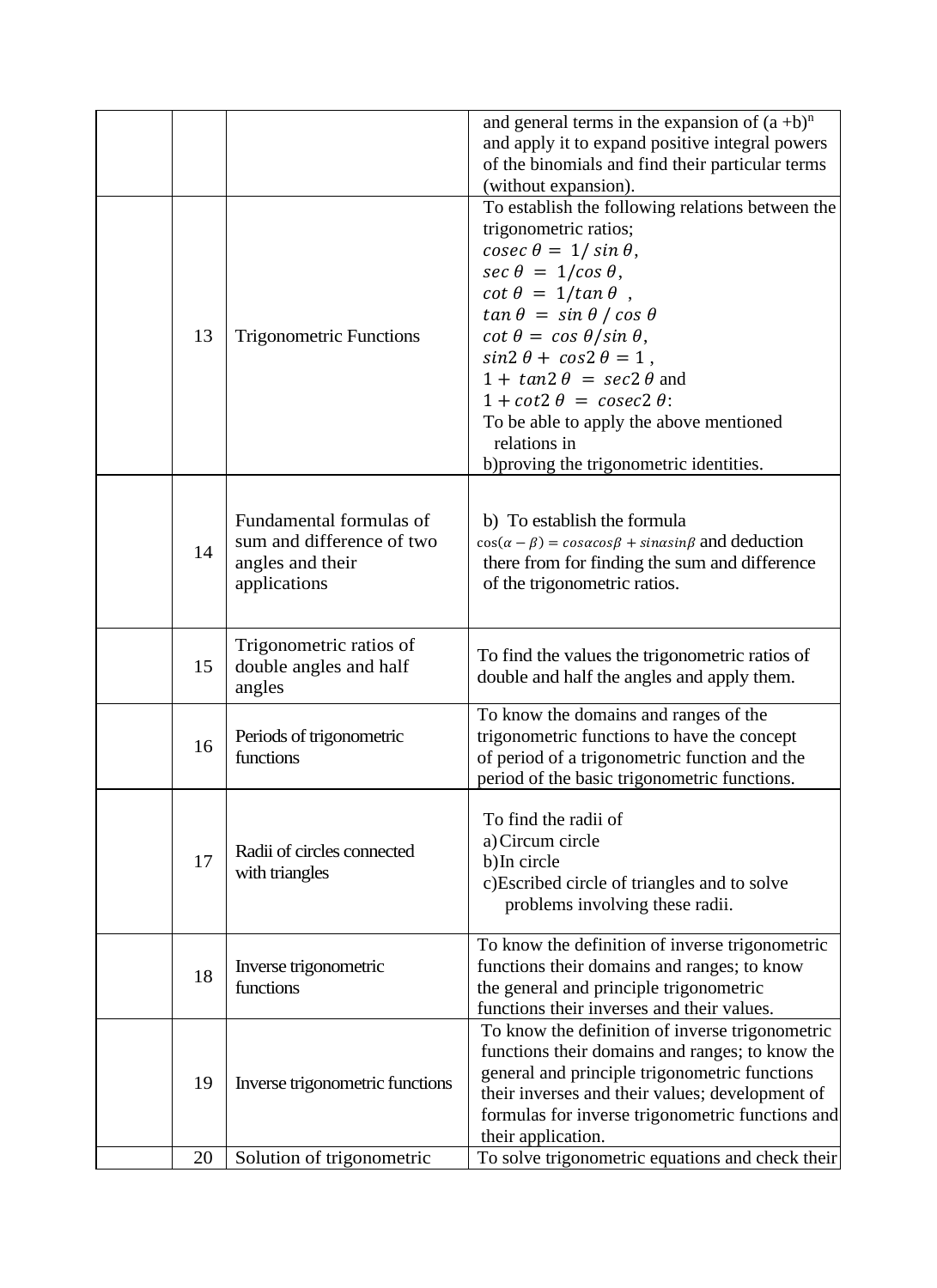|         |                     | equations                                              | answers by substitution in the given equations so                     |
|---------|---------------------|--------------------------------------------------------|-----------------------------------------------------------------------|
|         |                     |                                                        | as to discard extraneous roots and to make use of                     |
|         |                     |                                                        | the period of trigonometric functions for finding                     |
|         |                     |                                                        | the general solution of the equations.                                |
|         |                     | Concept of complex                                     | To know the four binary operations on complex                         |
|         |                     | numbers and basic                                      | numbers and their properties.                                         |
| $Sec-B$ | Q2i                 | operations on them.                                    | To know the conjugate and modulus of a                                |
|         |                     | Conjugate and its properties                           | complex number                                                        |
|         |                     |                                                        | $z = x + iy$ .                                                        |
|         | $\ddot{\mathbf{i}}$ | Logical proofs of the operation                        | To give formal proofs of the commutative,                             |
|         |                     | on sets                                                | associative and distributive properties of union<br>and intersection. |
|         |                     | Determinants and their                                 |                                                                       |
|         | iii                 |                                                        | Expansion of the determinants up to                                   |
|         |                     | application in the study of                            | order 4. The use of properties of<br>determinants.                    |
|         |                     | algebra of matrices<br>Solution of equations reducible |                                                                       |
|         | iv                  | to quadratic equations in one                          | To solve equation reducible to quadratic                              |
|         |                     | variable                                               | equations in one variable.                                            |
|         |                     |                                                        | To reduce a fraction in to partial fractions when its                 |
|         | V                   | <b>Partial Fractions</b>                               | denominator consists of                                               |
|         |                     |                                                        | (c) non-repeated quadratic factors.                                   |
|         |                     |                                                        | To know the domain and ranges of the                                  |
|         |                     | Periods of Trigonometric                               | trigonometric functions to have the concept of                        |
|         | V <sub>1</sub>      | functions                                              | period of a trigonometric function and the                            |
|         |                     |                                                        | periods of the basic trigonometric functions.                         |
|         |                     |                                                        | To find the nth term of an arithmetic progression                     |
|         | vii                 | Arithmetic Sequence                                    | (A.P) and solve problems pertaining to the terms of                   |
|         |                     |                                                        | an A.P.                                                               |
|         | viii                | Combinations                                           | To apply combination in solving problems.                             |
|         |                     |                                                        | To establish the formula for ${}^{n}P_{r}$ and apply it in            |
|         |                     |                                                        | solving problems of finding the number of                             |
|         |                     |                                                        | arrangements of n things taken r at a                                 |
|         | ix                  | Permutations                                           | time(when all the n things are different and                          |
|         |                     |                                                        | when some of them are alike) and the                                  |
|         |                     |                                                        | arrangements of different things around a                             |
|         |                     |                                                        | circle.                                                               |
|         |                     | Binomial theorem for                                   | To apply the theorem in the expansion of the                          |
|         | $\mathbf X$         | negative integral and                                  | binomial expressions with rational indices as                         |
|         |                     | rational indices                                       | infinite series and arithmetical computations.                        |
|         |                     | Relation between the length                            | To establish the rule $\theta = \frac{l}{r}$ , where r is the         |
|         | X <sub>1</sub>      | of an arc of a circle and the                          | radius of the circle, $l$ is the length of the arc                    |
|         |                     | circular measure of its                                | and $\theta$ is the circular measure of the central                   |
|         |                     | central angle                                          | angle of the arc.                                                     |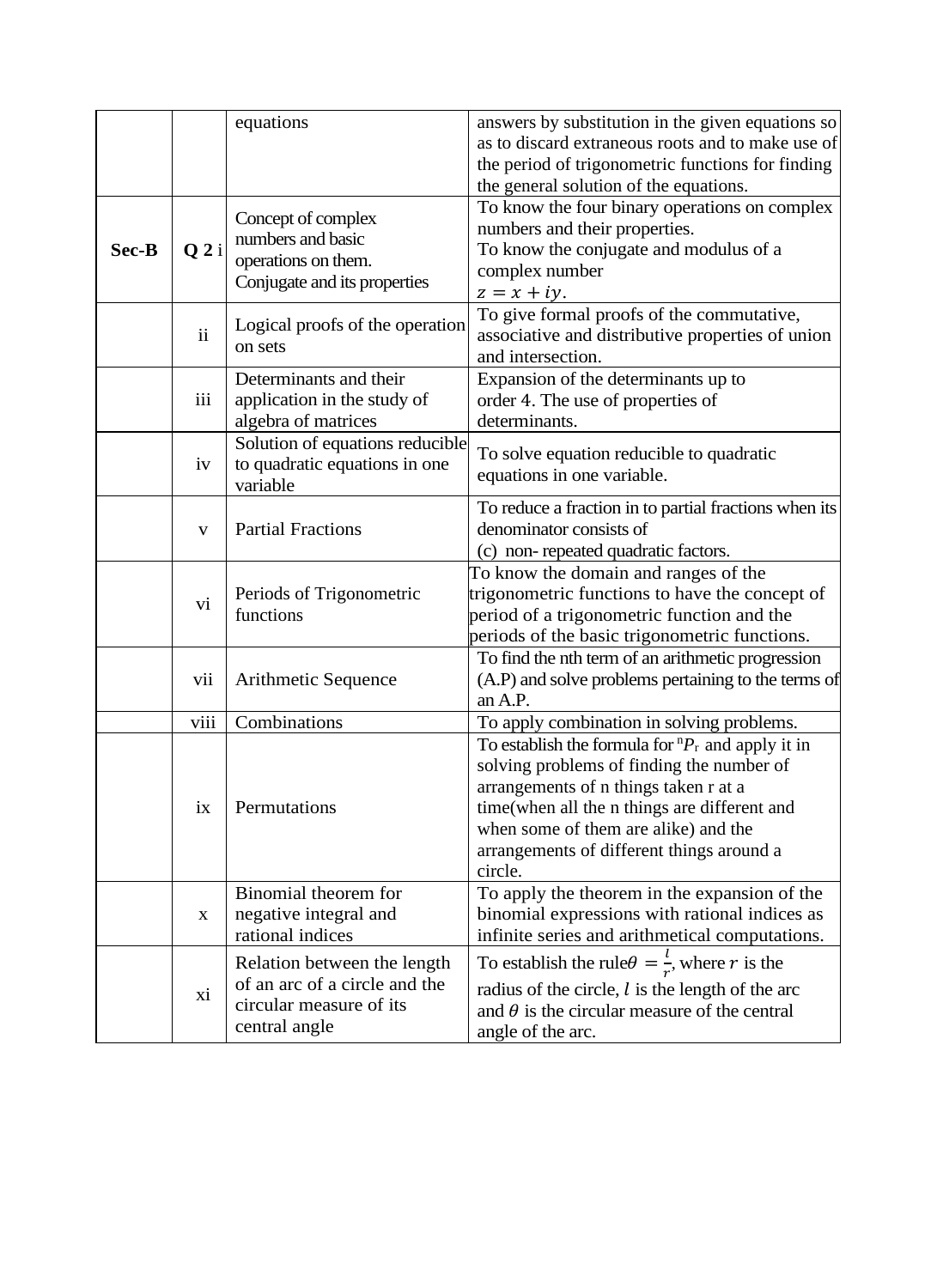|       | xii            | Sum, difference and product<br>of trigonometric ratios     | To find the formulas for the following:<br>$sin\alpha \pm sin\beta$ ; $cos\alpha \pm cos\beta$ ;<br>$2sin\alpha cos\beta$ ; $2cos\alpha sin\beta$ ;<br>$2cos\alpha cos\beta$ and $-2sin\alpha sin\beta$<br>and to be able to apply.                                                                                                          |
|-------|----------------|------------------------------------------------------------|----------------------------------------------------------------------------------------------------------------------------------------------------------------------------------------------------------------------------------------------------------------------------------------------------------------------------------------------|
|       | xiii           | Graphs of trigonometric<br>functions                       | To draw the graphs of basic trigonometric<br>functions in the domains ranging<br>from - $2\pi$ to $2\pi$ and know that the graphs of these<br>trigonometric functions are repeated depending<br>upon the period of the functions.                                                                                                            |
|       | xiv            | Radii of circles connected<br>with triangles               | To find the radii of<br>a) Circum circle<br>b)In circle<br>c)Escribed circle of triangles and to solve<br>problems involving these radii.                                                                                                                                                                                                    |
|       | XV             | Inverse trigonometric<br>functions                         | To know the definition of inverse trigonometric<br>functions their domains and ranges; to know<br>the general and principle trigonometric<br>functions their inverses and their values;<br>development of formulas for inverse<br>trigonometric functions and their applicants; to<br>draw the graphs of inverse trigonometric<br>functions. |
|       | xvi            | Solution of trigonometric<br>functions                     | To solve trigonometric equations and check<br>their answers by substitution in the given<br>equations so as to discard extraneous roots and<br>to make use of the period of trigonometric<br>functions for finding the general solution of the<br>equations.                                                                                 |
| Sec-C | Q.3            | Solvingsimultaneousline<br>ar system of equations          | To be able to solve a systems of linear non-<br>homogeneous equations by the use of<br>(b) echelon and reduced echelon form.                                                                                                                                                                                                                 |
|       | $\overline{4}$ | Cosine formula<br>Sine formula                             | To establish the cosine formula and apply<br>it in the solution of oblique triangles.<br>$\blacktriangleright$ To establish the sine formula to apply it in<br>the solution of oblique triangles                                                                                                                                             |
|       | 5              | Sequence and Series<br>$\blacktriangleright$ Introduction  | To have the concept of a sequence/progression,<br>its term and its domain, different types of<br>sequences with examples to distinguish between<br>arithmetic, geometric and harmonic sequences;<br>and to determine the sequence when its nth term<br>is known.                                                                             |
|       | 6              | <b>Binomial Series</b>                                     | To be able to identify the given series as<br>binomial expansion and hence find the sum of<br>the series.                                                                                                                                                                                                                                    |
|       | 7              | Sum, difference and product<br>of the trigonometric ratios | To find the formulas for the following:<br>$sin\alpha \pm sin\beta$ ; $cos\alpha \pm cos\beta$ ;<br>$2sin\alpha cos\beta$ ; $2cos\alpha sin\beta$ ;                                                                                                                                                                                          |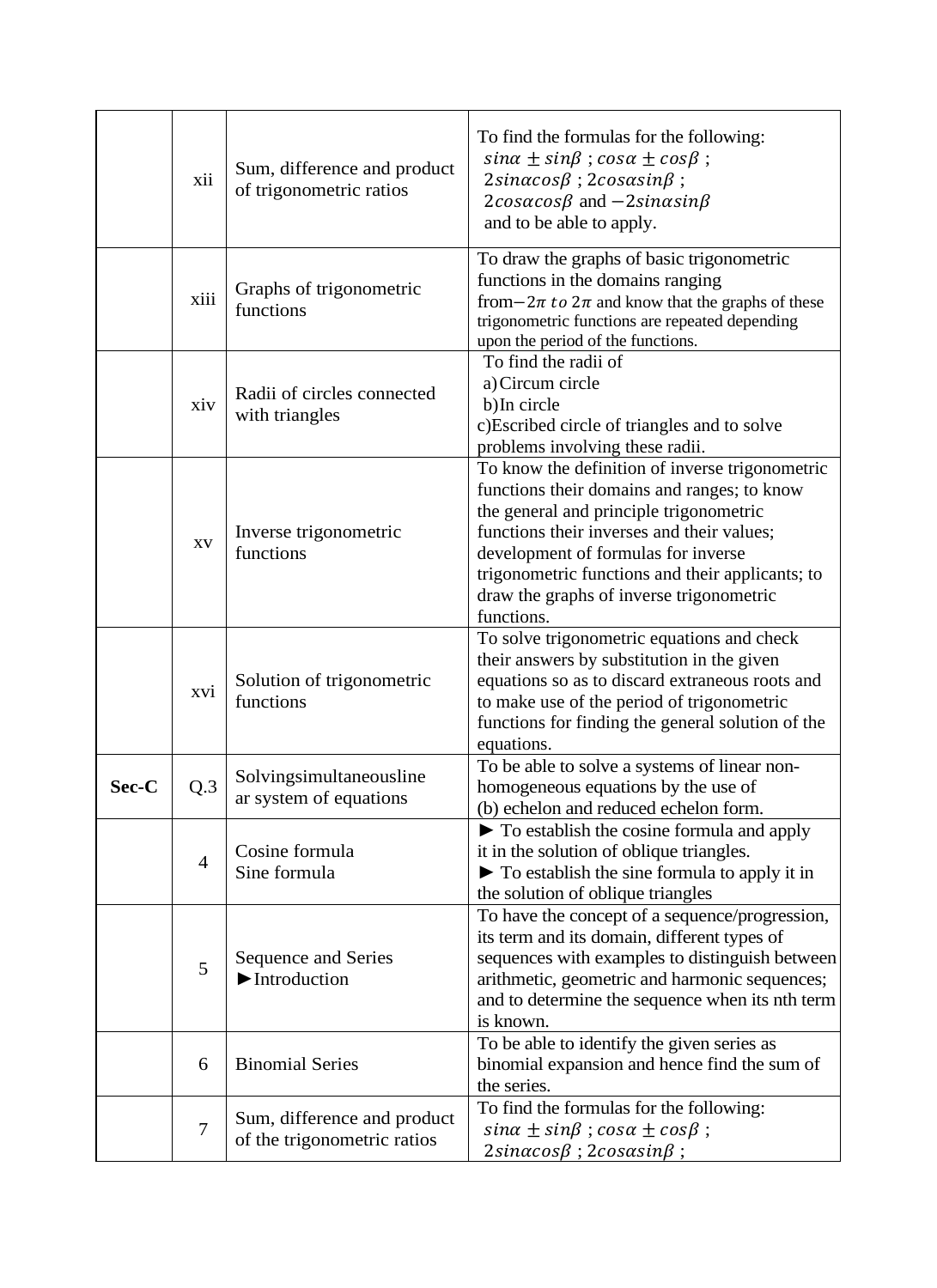|   |                       | $2cos\alpha cos\beta$ and $-2sin\alpha sin\beta$  |  |  |
|---|-----------------------|---------------------------------------------------|--|--|
|   |                       | and to be able to apply.                          |  |  |
|   |                       | To be able to use the solution of right triangles |  |  |
|   |                       | in solving the problems of heights and            |  |  |
|   | Heights and distances | distances.                                        |  |  |
|   |                       | To find the radii of                              |  |  |
| 8 |                       | a) Circum circle                                  |  |  |
|   |                       | b)In circle                                       |  |  |
|   |                       | of triangles and to solve problems involving      |  |  |
|   |                       | these radii.                                      |  |  |